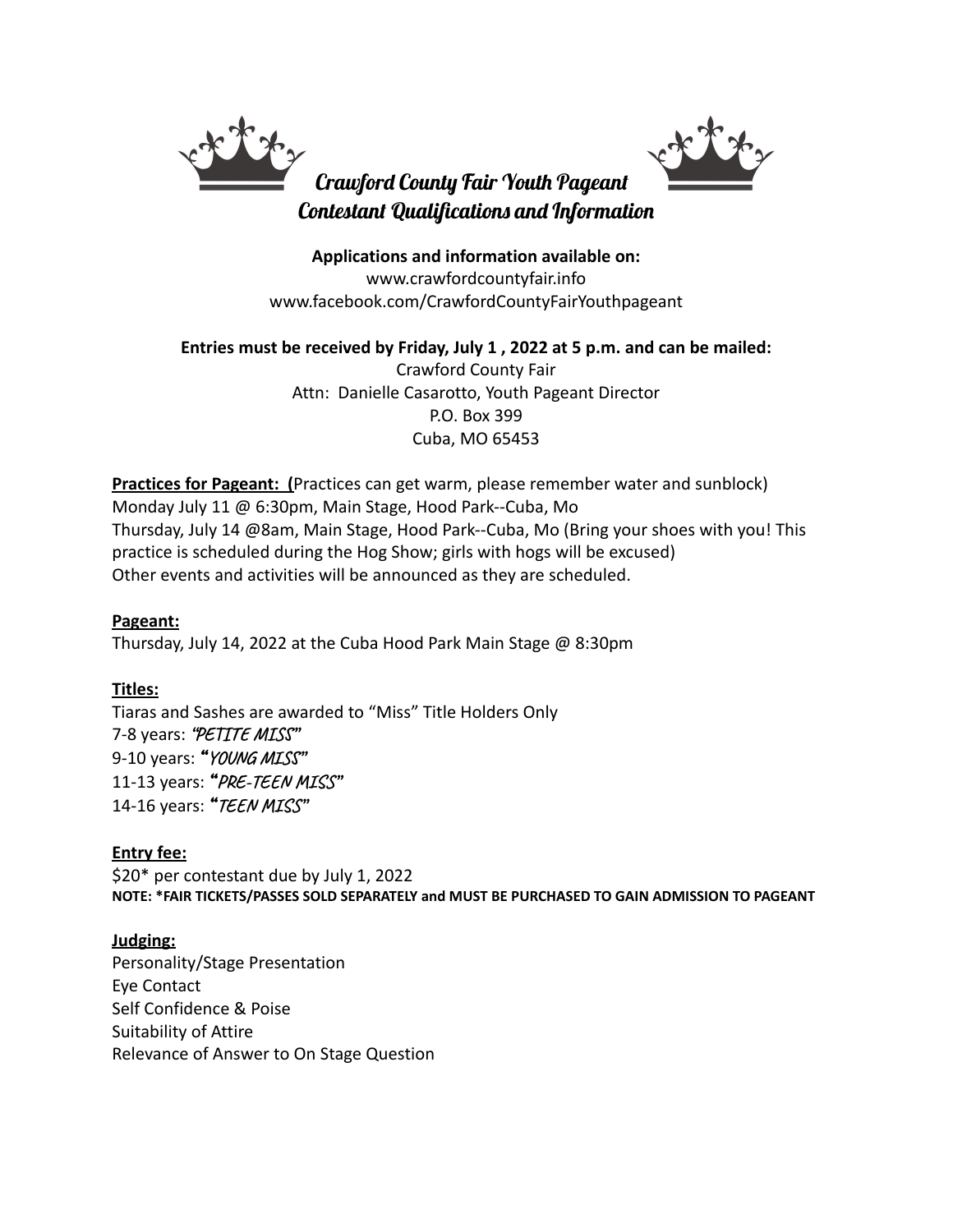## **Attire:**

Business Casual/Church Dress - No Jeans or Shorts. Contestants are encouraged to be neat and clean in appearance; judging will not be based on attire.

Other events and activities will be announced as they are scheduled.

## **Rules and Qualifications:**

- Contestants MUST reside in Crawford County
- Anyone holding a current National or State pageant title is ineligible to compete.
- 2022 "Miss" Title holders are encouraged to ride in the fair parade and return to help with the pageant and crown their new successor. 2022 "Miss" Title holders are ineligible to compete in the pageant the following year, for the same title.
- 2022 "Miss" Title holders will reign over the 2022 fair and must be available to assist the fair board with activities as needed.
- 2022 "Miss" Title holders may be asked to make personal appearances and/or help volunteer for various events in and around the county throughout the year of their reign.
- Conduct that is found to be improper and detrimental to the Crawford County Youth Pageant and the Crawford County Fair Board will be reasons for dismissal and/or disqualification
- Those who are pregnant, have been pregnant, or cohabitate with someone of the opposite sex in lieu of a marriage contract are ineligible to participate.
- The winner automatically relinquishes her title if she enters into a marriage contract, chooses to cohabitate with a male in lieu of a marriage contract, or becomes pregnant.
- If the winner fails to complete their term, the title will be passed to the runner-up in the order of their rank, beginning with the first runner-up.
- Any additional awards given will be at the discretion of the pageant director.
- All Judges' decisions are final and will be backed by the Fair Board.
- Have Fun and enjoy the Fair!

For further information contact Danielle Casarotto at 573-205-4079 or email at [ccyouthpageant@gmail.com](mailto:ccyouthpageant@gmail.com)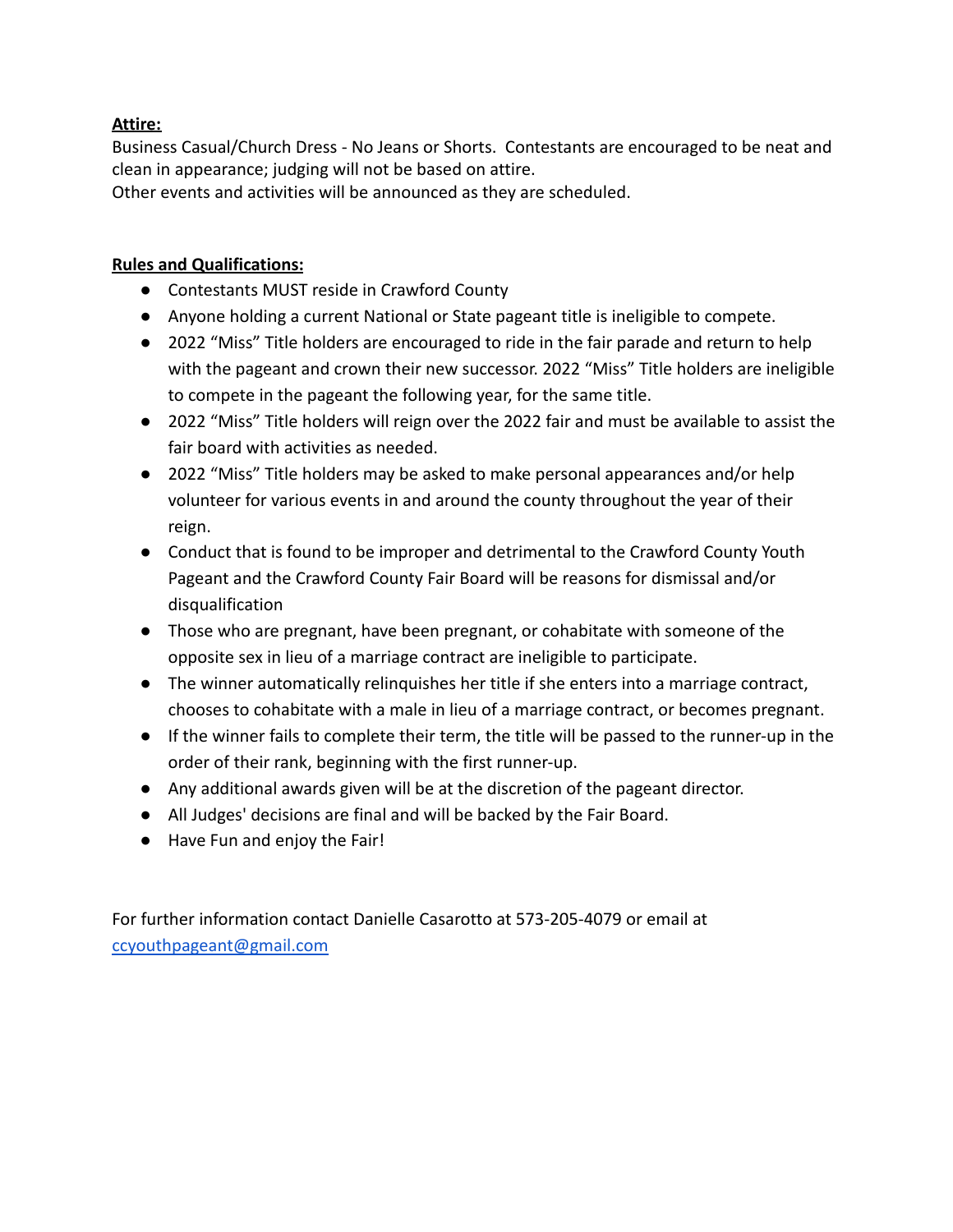# Crawford County Fair Youth Pageant Entry Form

|          |                                                                                  | Age Division: Petite Miss 7-8yrs Young Miss 9-10yrs Pre-Teen 11-13yrs Teen 14-16yrs |                                 |                           |  |
|----------|----------------------------------------------------------------------------------|-------------------------------------------------------------------------------------|---------------------------------|---------------------------|--|
|          | Date of Birth: ___________________ Age on day of pageant (7-14-22): ____________ |                                                                                     |                                 |                           |  |
|          |                                                                                  | Height: ________ Hair color: ________________ Eye color: _______________________    |                                 |                           |  |
|          |                                                                                  |                                                                                     |                                 |                           |  |
|          |                                                                                  |                                                                                     |                                 |                           |  |
|          |                                                                                  |                                                                                     | State: MO Zip Code: ___________ |                           |  |
|          |                                                                                  |                                                                                     |                                 |                           |  |
|          |                                                                                  |                                                                                     |                                 |                           |  |
|          |                                                                                  |                                                                                     |                                 |                           |  |
|          |                                                                                  |                                                                                     |                                 | New Grade Level: ________ |  |
|          |                                                                                  | The Following information will be read on stage during the pageant.                 |                                 |                           |  |
|          |                                                                                  | List 3 words your Friends/Family would use to describe you:                         |                                 |                           |  |
| 1.       |                                                                                  |                                                                                     |                                 |                           |  |
| 2.<br>3. |                                                                                  |                                                                                     |                                 |                           |  |
|          |                                                                                  | What do you want to be when you grow up/Future Plans?:                              |                                 |                           |  |
|          |                                                                                  |                                                                                     |                                 |                           |  |

(You may use the BACK of this sheet to continue writing if you need more room)